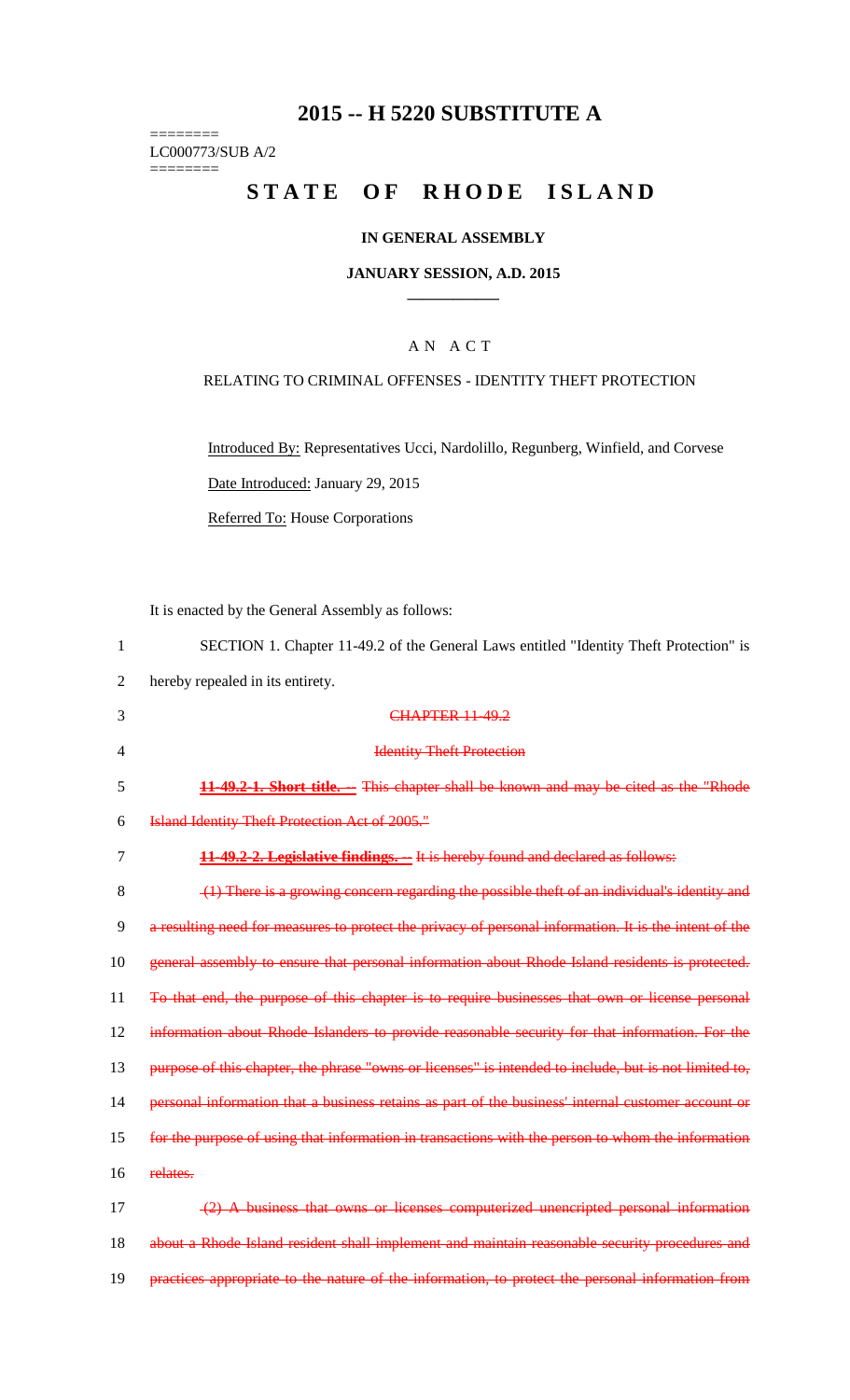1 unauthorized access, destruction, use, modification, or disclosure.

 (3) A business that discloses computerized unencripted personal information about a Rhode Island resident pursuant to a contract with a nonaffiliated third-party shall require by 4 contract that the third-party implement and maintain reasonable security procedures and practices appropriate to the nature of the information, to protect the personal information from unauthorized access, destruction, use, modification, or disclosure.

**11-49.2-3. Notification of breach.** -- (a) Any state agency or person that owns, maintains or licenses computerized data that includes personal information, shall disclose any breach of the security of the system which poses a significant risk of identity theft following discovery or notification of the breach in the security of the data to any resident of Rhode Island whose 11 unencrypted personal information was, or is reasonably believed to have been, acquired by an unauthorized person or a person without authority, to acquire said information. The disclosure 13 shall be made in the most expedient time possible and without unreasonable delay, consistent with the legitimate needs of law enforcement, as provided in subdivision (c), or any measures 15 necessary to determine the scope of the breach and restore the reasonable integrity of the data system.

 (b) Any state agency or person that maintains computerized unencripted data that 18 includes personal information that the state agency or person does not own shall notify the owner 19 or licensee of the information of any breach of the security of the data which poses a significant risk of identity theft immediately, following discovery, if the personal information was, or is 21 reasonably believed to have been, acquired by an unauthorized person.

22 (c) The notification required by this section may be delayed if a law enforcement agency determines that the notification will impede a criminal investigation. The notification required by 24 this section shall be made after the law enforcement agency determines that it will not 25 compromise the investigation.

26 (d) The notification must be prompt and reasonable following the determination of the breach unless otherwise provided in this section. Any state agency or person required to make notification under this section and who fails to do so promptly following the determination of a breach or receipt of notice from law enforcement as provided for is subsection (c) is liable for a fine as set forth in § 11-49.2-6. **11-49.2-4. Notification of breach -- Consultation with law enforcement. --**

 Notification of a breach is not required if, after an appropriate investigation or after consultation with relevant federal, state, or local law enforcement agencies, a determination is made that the breach has not and will not likely result in a significant risk of identity theft to the individuals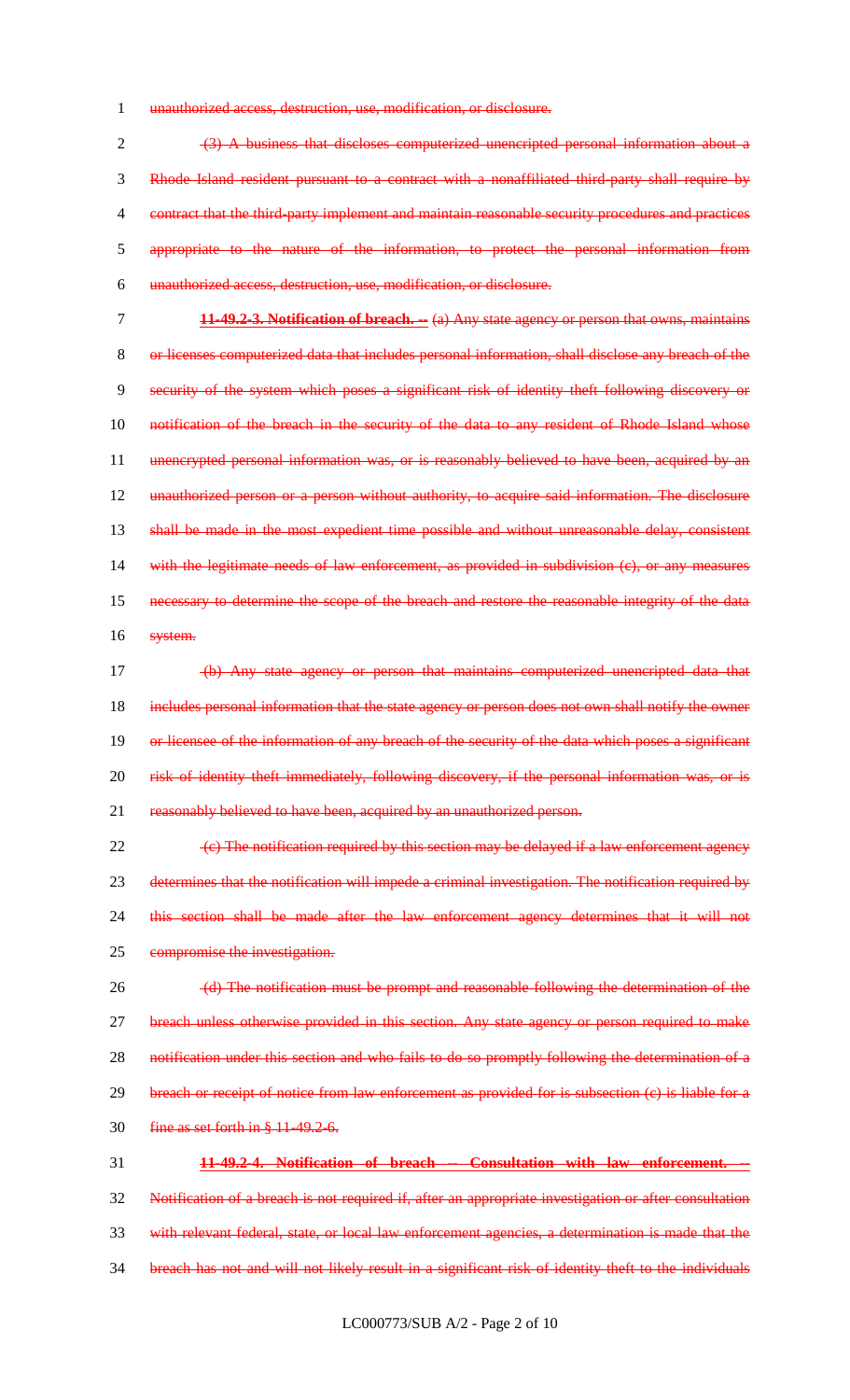whose personal information has been acquired.

| $\overline{2}$ | 11-49.2-5. Definitions. -- The following definitions apply to this section:                          |
|----------------|------------------------------------------------------------------------------------------------------|
| 3              | (a) "Person" shall include any individual, partnership association, corporation or joint             |
| 4              | venture.                                                                                             |
| 5              | (b) For purposes for this section, "breach of the security of the system" means                      |
| 6              | unauthorized acquisition of unencrypted computerized data that compromises the security,             |
| $\tau$         | confidentiality, or integrity of personal information maintained by the state agency or person.      |
| 8              | Good faith acquisition of personal information by an employee or agent of the agency for the         |
| 9              | purposes of the agency is not a breach of the security of the system; provided, that the personal    |
| 10             | information is not used or subject to further unauthorized disclosure.                               |
| 11             | (e) For purposes of this section, "personal information" means an individual's first name            |
| 12             | or first initial and last name in combination with any one or more of the following data elements,   |
| 13             | when either the name or the data elements are not encrypted:                                         |
| 14             | (1) Social security number;                                                                          |
| 15             | (2) Driver's license number or Rhode Island Identification Card number;                              |
| 16             | (3) Account number, credit or debit card number, in combination with any required                    |
| 17             | security code, access code, or password that would permit access to an individual's financial        |
| 18             | account.                                                                                             |
| 19             | (d) For purposes of this section, "notice" may be provided by one of the following                   |
| 20             | methods:                                                                                             |
| 21             | (1) Written notice;                                                                                  |
| 22             | $(2)$ Electronic notice, if the notice provided is consistent with the provisions regarding          |
| 23             | electronic records and signatures set for the in Section 7001 of Title 15 of the United States Code; |
| 24             | (3) Substitute notice, if the state agency or person demonstrates that the cost of providing         |
| 25             | notice would exceed twenty five thousand dollars (\$25,000), or that the affected class of subject   |
| 26             | persons to be notified exceeds fifty thousand (50,000), or the state agency or person does not have  |
| 27             | sufficient contact information. Substitute notice shall consist of all of the following:             |
| 28             | $(A)$ E-mail notice when the state agency or person has an e-mail address for the subject            |
| 29             | persons;                                                                                             |
| 30             | (B) Conspicuous posting of the notice on the state agency's or person's website page, if             |
| 31             | the state agency or person maintains one;                                                            |
| 32             | (C) Notification to major statewide media.                                                           |
| 33             | 11-49.2-6. Penalties for violation. -- (a) Each violation of this chapter is a civil violation       |
| 34             | for which a penalty of not more than a hundred dollars (\$100) per occurrence and not more than      |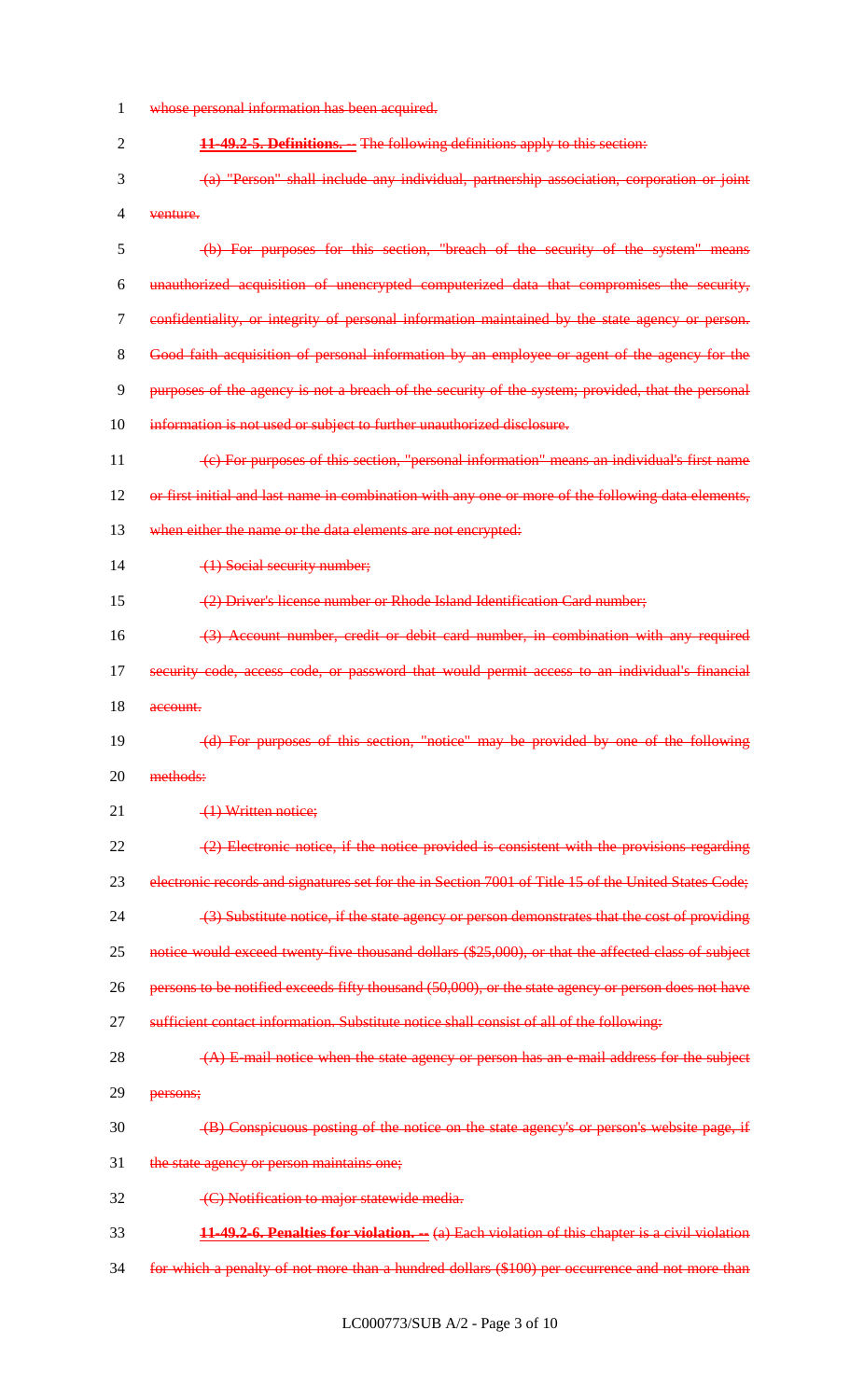1 twenty-five thousand dollars (\$25,000) may be adjudged against a defendant.

 (b) No Waiver of Notification. - Any waiver of a provision of this section is contrary to public policy and is void and unenforceable.

 **11-49.2-7. Agencies with security breach procedures. --** Any state agency or person that maintains its own security breach procedures as part of an information security policy for the treatment of personal information and otherwise complies with the timing requirements of § 11- 7 49.2-3, shall be deemed to be in compliance with the security breach notification requirements of § 11-49.2-3, provided such person notifies subject persons in accordance with such person's 9 policies in the event of a breach of security. Any person that maintains such a security breach 10 procedure pursuant to the rules, regulations, procedures or guidelines established by the primary 11 or functional regulator, as defined in 15 USC 6809(2), shall be deemed to be in compliance with the security breach notification requirements of this section, provided such person notifies subject 13 persons in accordance with the policies or the rules, regulations, procedures or guidelines established by the primary or functional regulator in the event of a breach of security of the system. A financial institution, trust company, credit union or its affiliates that is subject to and 16 examined for, and found in compliance with the Federal Interagency Guidelines on Response Programs for Unauthorized Access to Customer Information and Customer Notice shall be 18 deemed in compliance with this chapter. A provider of health care, health care service plan, 19 health insurer, or a covered entity governed by the medical privacy and security rules issued by 20 the federal Department of Health and Human Services, Parts 160 and 164 of Title 45 of the Code of Federal Regulations, established pursuant to the Health Insurance Portability and 22 Accountability Act of 1996 (HIPAA) shall be deemed in compliance with this chapter. SECTION 2. Title 11 of the General Laws entitled "CRIMINAL OFFENSES" is hereby amended by adding thereto the following chapter: CHAPTER 49.3 **IDENTITY THEFT PROTECTION ACT OF 2015 11-49.3-1. Short title. --** This chapter shall be known and may be cited as the "Rhode **Island Identity Theft Protection Act of 2015." 11-49.3-2. Risk-based information security program. --** (a) A municipal agency, state agency or person that stores, collects, processes, maintains, acquires, uses, owns or licenses personal information about a Rhode Island resident shall implement and maintain a risk-based information security program which contains reasonable security procedures and practices appropriate to the size and scope of the organization, the nature of the information and the 34 purpose for which the information was collected in order to protect the personal information from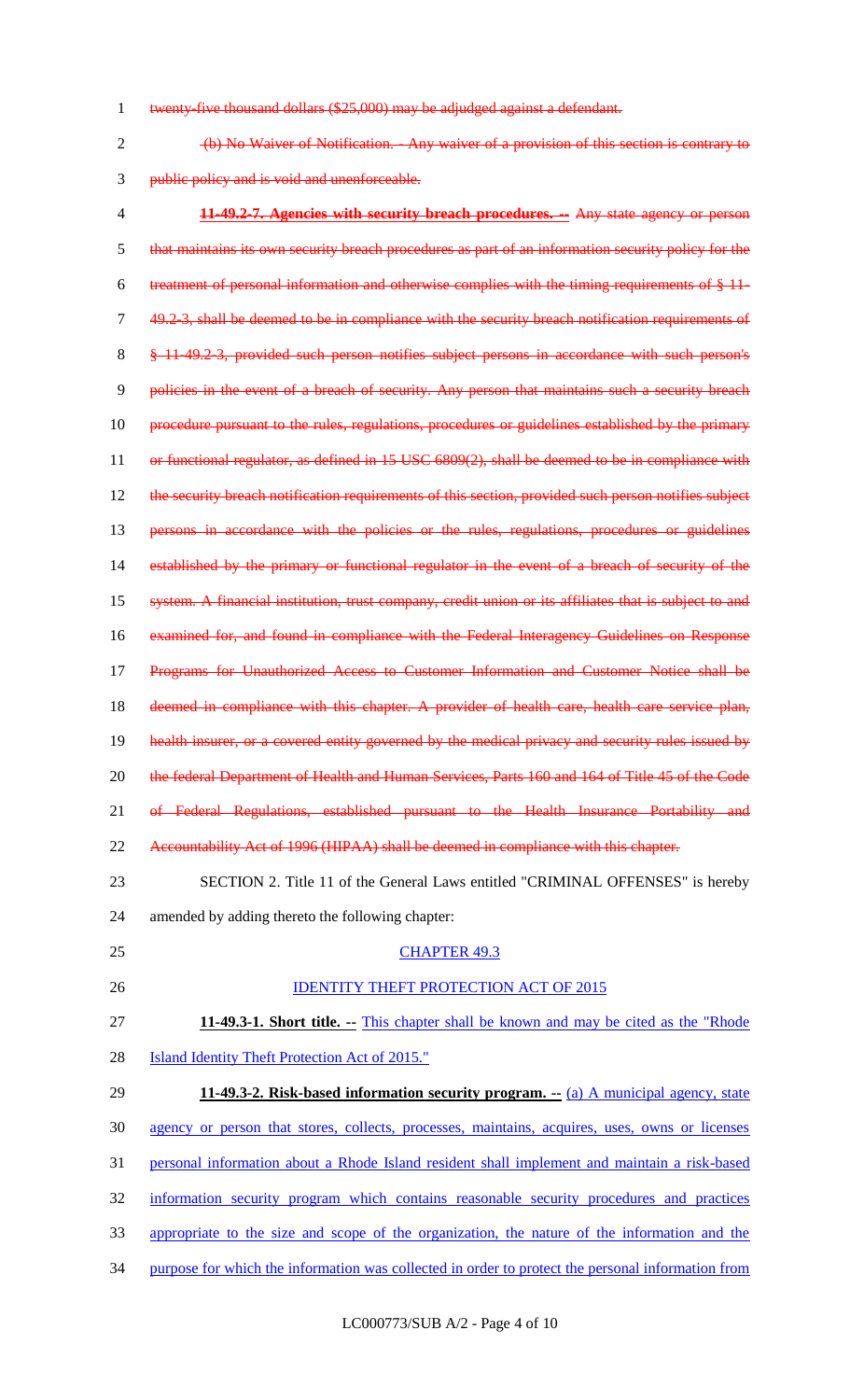unauthorized access, use, modification, destruction or disclosure and to preserve the confidentiality, integrity, and availability of such information. A municipal agency, state agency or person shall not retain personal information for a period longer than is reasonably required to provide the services requested, to meet the purpose for which it was collected, or in accordance 5 with a written retention policy or as may be required by law. A municipal agency, state agency or person shall destroy all personal information, regardless of the medium that such information is in, in a secure manner, including, but not limited to, shredding, pulverization, incineration, or erasure. (b) A municipal agency, state agency or person that discloses personal information about a Rhode Island resident to a nonaffiliated third party shall require by written contract that the 11 third party implement and maintain reasonable security procedures and practices appropriate to the size and scope of the organization, the nature of the information and the purpose for which the 13 information was collected in order to protect the personal information from unauthorized access, 14 use, modification, destruction, or disclosure. The provisions of this section shall apply to 15 contracts entered into after the effective date of this act. **11-49.3-3. Definitions.**  $\cdot$  (a) The following definitions apply to this section: (1) "Breach of the security of the system" means unauthorized access or acquisition of unencrypted computerized data information that compromises the security, confidentiality, or integrity of personal information maintained by the municipal agency, state agency or person. Good faith acquisition of personal information by an employee or agent of the agency for the purposes of the agency is not a breach of the security of the system; provided, that the personal information is not used or subject to further unauthorized disclosure. (2) "Encrypted" means the transformation of data through the use of a one hundred twenty-eight (128) bit or higher algorithmic process into a form in which there is a low probability of assigning meaning without use of a confidential process or key. Data shall not be 26 considered to be encrypted if it is acquired in combination with any key, security code, or password that would permit access to the encrypted data. (3) "Health Insurance Information" means an individual's health insurance policy number 29 or subscriber identification number, any unique identifier used by a health insurer to identify the individual. (4) "Medical Information" means any information regarding an individual's medical history, mental or physical condition, or medical treatment or diagnosis by a health care professional or provider. (5) "Municipal agency" means any department, division, agency, commission, board,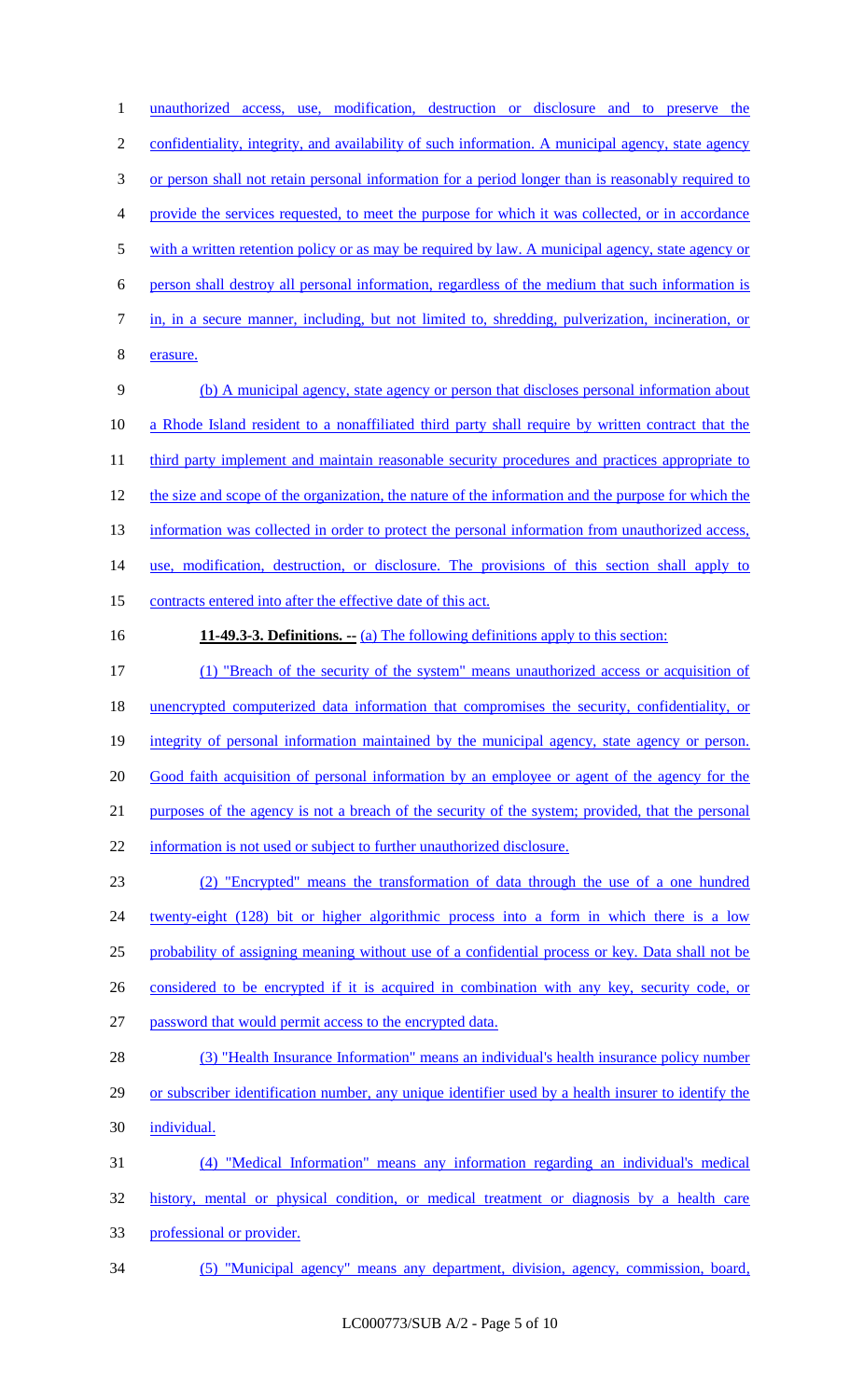- 1 office, bureau, authority, quasi-public authority, or school, fire or water district within Rhode Island other than a state agency and any other agency that is in any branch of municipal government and exercises governmental functions other than in an advisory nature. (6) "Owner" means the original collector of the information. (7) "Person" shall include any individual, sole proprietorship, partnership, association, corporation, or joint venture, business or legal entity, trust, estate, cooperative or other 7 commercial entity. (8) "Personal information" means an individual's first name or first initial and last name in combination with any one or more of the following data elements, when the name and the data elements are not encrypted or are in hard copy paper format: 11 (i) Social security number; (ii) Driver's license number, or Rhode Island identification card number or tribal 13 identification number; 14 (iii) Account number, credit or debit card number, in combination with any required security code, access code, password or personal identification number that would permit access 16 to an individual's financial account; (iv) Medical or health insurance information; or (v) E-mail address with any required security code, access code, or password that would 19 permit access to an individual's personal, medical, insurance or financial account. (9) "Remediation service provider" means any person which in its usual course of business provides services pertaining to a consumer credit report including, but not limited to, 22 credit report monitoring and alerts, that are intended to mitigate the potential for identity theft. (10) "State agency" means any department, division, agency, commission, board, office, 24 bureau, authority, or quasi-public authority within Rhode Island, either branch of the Rhode 25 Island general assembly, or an agency or committee thereof, the judiciary, or any other agency 26 that is in any branch of Rhode Island state government and which exercises governmental functions other than in an advisory nature. (b) For purposes of this section, personal information does not include publicly available information that is lawfully made available to the general public from federal, state or local government records. (c) For purposes of this section, "notice" may be provided by one of the following methods: (i) Written notice;
- (ii) Electronic notice, if the notice provided is consistent with the provisions regarding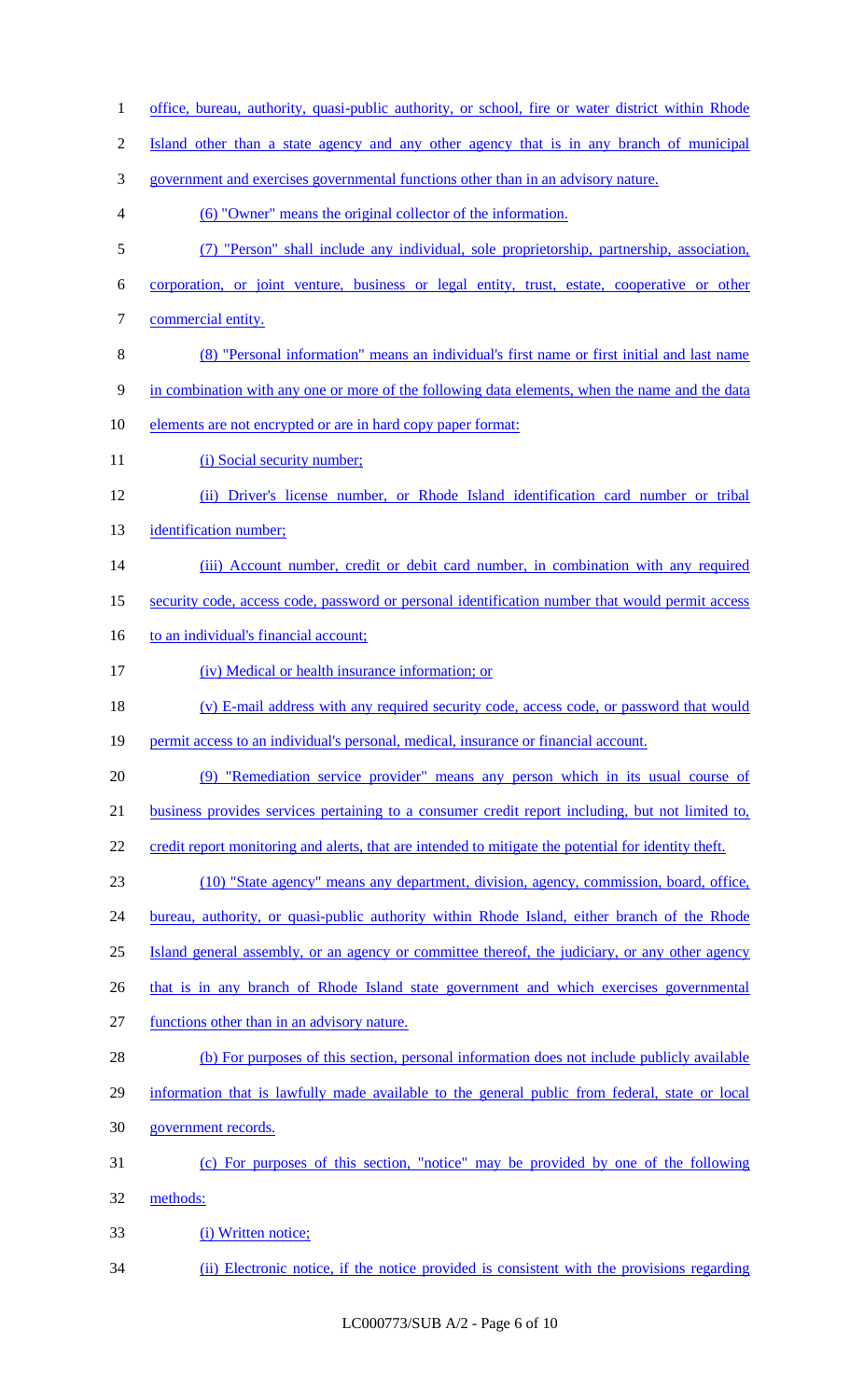1 electronic records and signatures set forth in 15 U.S.C. § 7001;

| $\mathfrak{2}$ | (iii) Substitute notice, if the municipal agency, state agency or person demonstrates that          |
|----------------|-----------------------------------------------------------------------------------------------------|
| 3              | the cost of providing notice would exceed twenty-five thousand dollars (\$25,000), or that the      |
| $\overline{4}$ | affected class of subject persons to be notified exceeds fifty thousand (50,000), or the municipal  |
| 5              | agency, state agency or person does not have sufficient contact information. Substitute notice      |
| 6              | shall consist of all of the following:                                                              |
| $\tau$         | (A) E-mail notice when the municipal agency, state agency or person has an e-mail                   |
| 8              | address for the subject persons;                                                                    |
| 9              | (B) Conspicuous posting of the notice on the municipal agency's, state agency's or                  |
| 10             | person's website page, if the municipal agency, state agency or person maintains one; and           |
| 11             | (C) Notification to major statewide media.                                                          |
| 12             | 11-49.3-4. Notification of breach. - (a)(1) Any municipal agency, state agency or                   |
| 13             | person that stores, owns, collects, processes, maintains, acquires, uses or licenses data that      |
| 14             | includes personal information, shall provide notification as set forth in this section of any       |
| 15             | disclosure of personal information, or any breach of the security of the system, which poses a      |
| 16             | significant risk of identity theft to any resident of Rhode Island whose personal information was,  |
| 17             | or is reasonably believed to have been, acquired by an unauthorized person or entity.               |
| 18             | (2) The notification shall be made in the most expedient time possible but no later than            |
| 19             | forty-five (45) calendar days after confirmation of the breach and the ability to ascertain the     |
| 20             | information required to fulfill the notice requirements contained in subsection (d) of this section |
| 21             | and shall be consistent with the legitimate needs of law enforcement as provided in subsection (c)  |
| 22             | of this section. In the event that more than five hundred (500) Rhode Island residents are to be    |
| 23             | notified, the municipal agency, state agency or person shall notify the attorney general and the    |
| 24             | major credit reporting agencies as to the timing, content and distribution of the notices and the   |
| 25             | approximate number of affected individuals. Notification to the attorney general and the major      |
| 26             | credit reporting agencies shall be made without delaying notice to affected Rhode Island            |
| 27             | residents.                                                                                          |
| 28             | (b) The notification required by this section may be delayed if a federal, state or local law       |
| 29             | enforcement agency determines that the notification will impede a criminal investigation. The       |
| 30             | federal, state or local law enforcement agency must notify the municipal agency, state agency or    |
| 31             | person of the request to delay notification without unreasonable delay. If notice is delayed due to |
| 32             | such determination then as soon as the federal, state or municipal law enforcement agency           |
| 33             | determines and informs the municipal agency, state agency or person that notification no longer     |
| 34             | poses a risk of impeding an investigation, notice shall be provided, as soon as practicable         |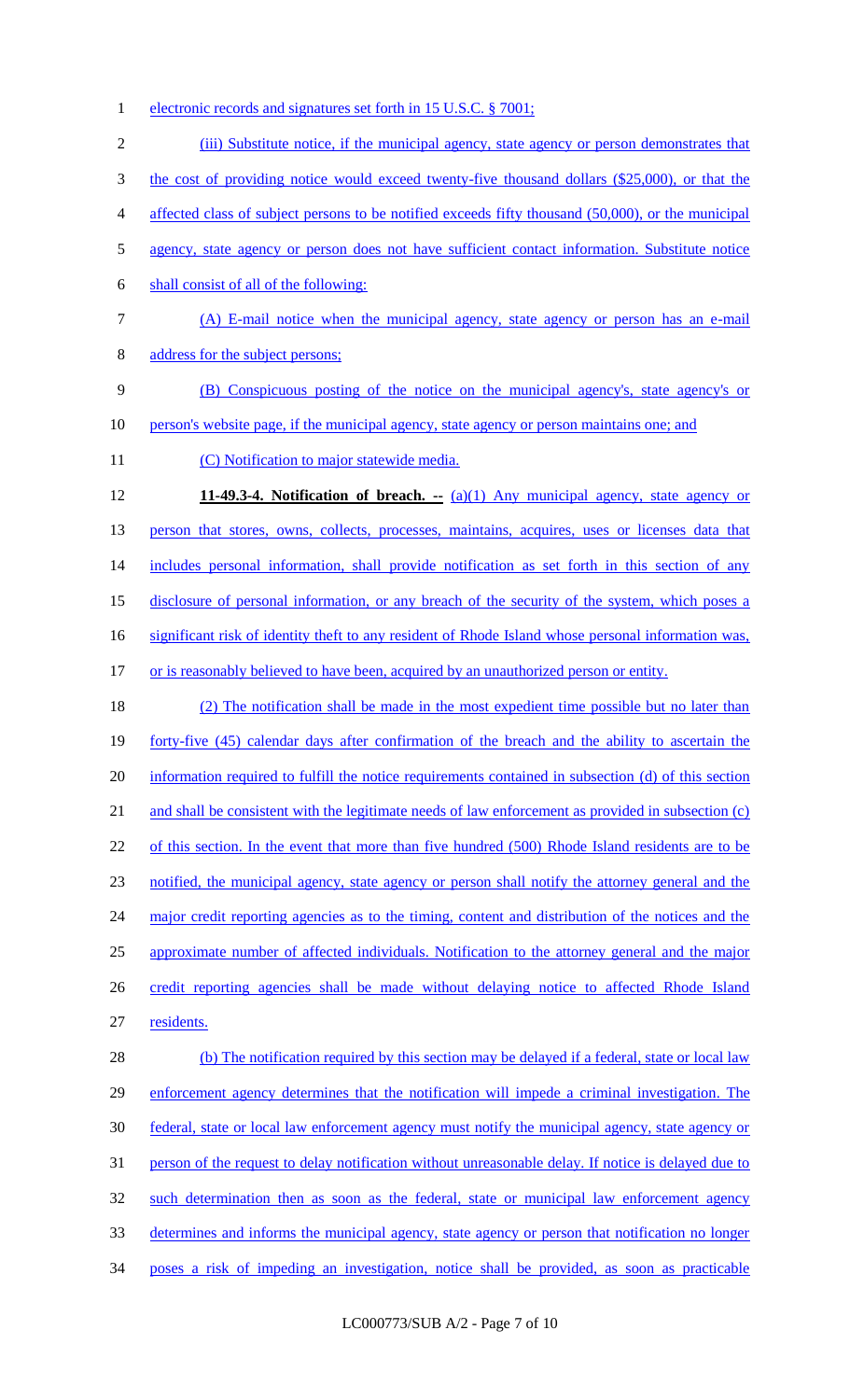1 pursuant to § 11-49.3-4(a)(2). The municipal agency, state agency or person shall cooperate with federal, state or municipal law enforcement in its investigation of any breach of security or unauthorized acquisition or use, which shall include the sharing of information relevant to the incident; provided however, that such disclosure shall not require the disclosure of confidential business information or trade secrets. (c) Any municipal agency, state agency or person required to make notification under this 7 section and who fails to do so is liable for a violation as set forth in § 11-49.3-5. (d) The notification to individuals must include the following information to the extent 9 known: (1) A general and brief description of the incident, including how the security breach 11 occurred and the number of affected individuals; (2) The type of information that was subject to the breach; (3) Date of breach, estimated date of breach or the date range within which the breach 14 occurred; 15 (4) Date that the breach was discovered; 16 (5) A clear and concise description of any remediation services offered to affected individuals including toll free numbers and websites to contact: (i) The credit reporting agencies; 18 (ii) Remediation service providers; (iii) The attorney general; and (6) A clear and concise description of: the consumer's ability to file or obtain a police 20 report; how a consumer requests a security freeze and the necessary information to be provided when requesting the security freeze; and that fees may be required to be paid to the consumer 22 reporting agencies. **11-49.3-5. Penalties for violation. --** (a) Each reckless violation of this chapter is a civil 24 violation for which a penalty of not more than one hundred dollars (\$100) per record may be adjudged against a defendant. 26 (b) Each knowing and willful violation of this chapter is a civil violation for which a penalty of not more than two hundred dollars (\$200) per record may be adjudged against a defendant. (c) Whenever the attorney general has reason to believe that a violation of this chapter has occurred and that proceedings would be in the public interest, the attorney general may bring an action in the name of the state against the business or person in violation. **11-49.3-6.** Agencies or persons with security breach procedures. -- (a) Any municipal agency, state agency or person shall be deemed to be in compliance with the security breach notification requirements of § 11-49.3-4, if: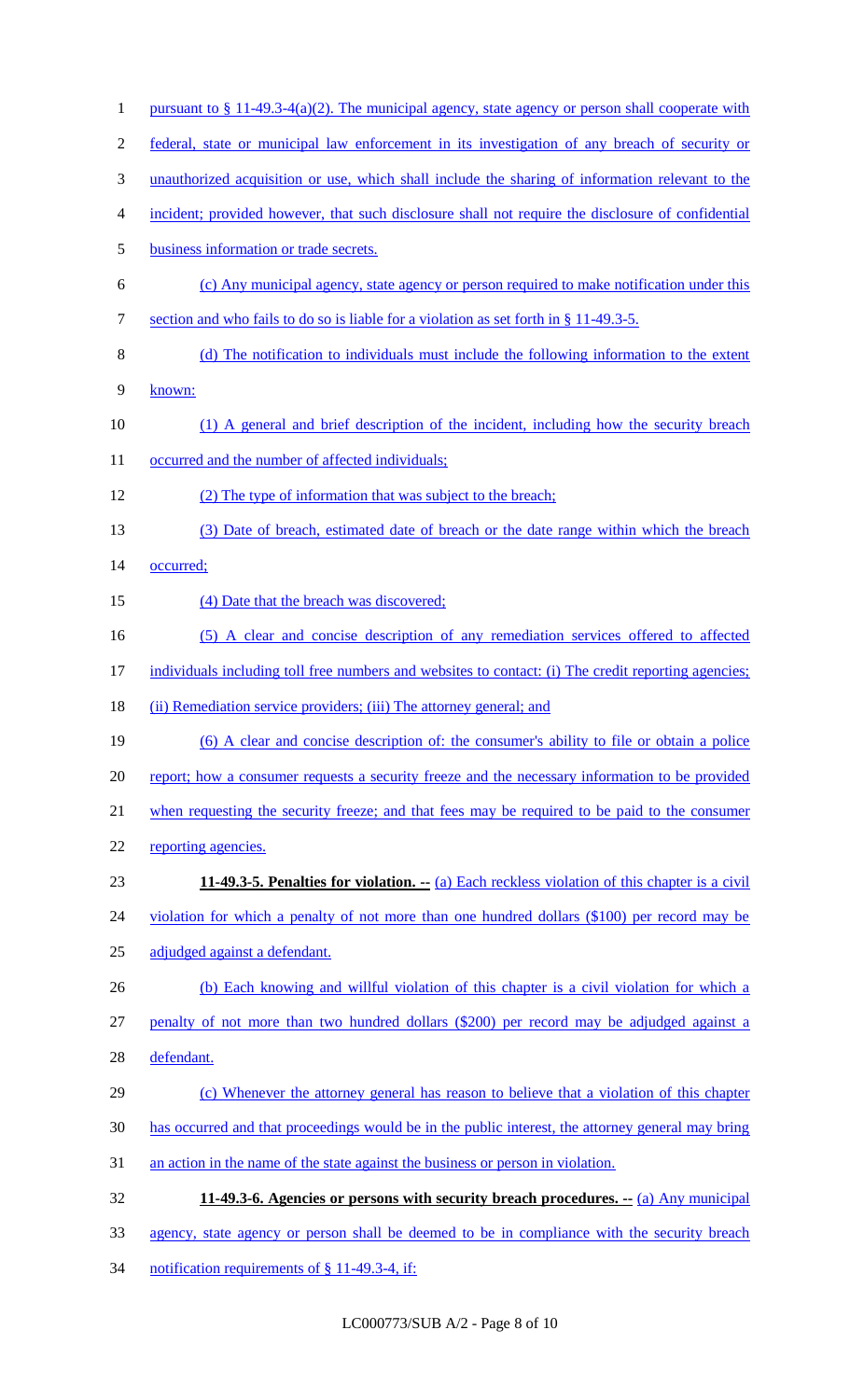1 (1) The municipal agency, state agency or person maintains its own security breach 2 procedures as part of an information security policy for the treatment of personal information and 3 otherwise complies with the timing requirements of § 11-49.3-4, and notifies subject persons in 4 accordance with such municipal agency's, state agency's, or person's notification policies in the 5 event of a breach of security; or 6 (2) The person maintains a security breach procedure pursuant to the rules, regulations, 7 procedures or guidelines established by the primary or functional regulator, as defined in 15 8 U.S.C. § 6809(2), and notifies subject persons in accordance with the policies or the rules, 9 regulations, procedures or guidelines established by the primary or functional regulator in the 10 event of a breach of security of the system. 11 (b) A financial institution, trust company, credit union or its affiliates that is subject to 12 and examined for, and found in compliance with the Federal Interagency Guidelines on Response 13 Programs for Unauthorized Access to Customer Information and Customer Notice shall be 14 deemed in compliance with this chapter. 15 (c) A provider of health care, health care service plan, health insurer, or a covered entity 16 governed by the medical privacy and security rules issued by the Federal Department of Health 17 and Human Services, Parts 160 and 164 of Title 45 of the Code of Federal Regulations, 18 established pursuant to the Health Insurance Portability and Accountability Act of 1996 (HIPAA) 19 shall be deemed in compliance with this chapter. 20 SECTION 3. This act shall take effect one year following the date of passage.

======== LC000773/SUB A/2 ========